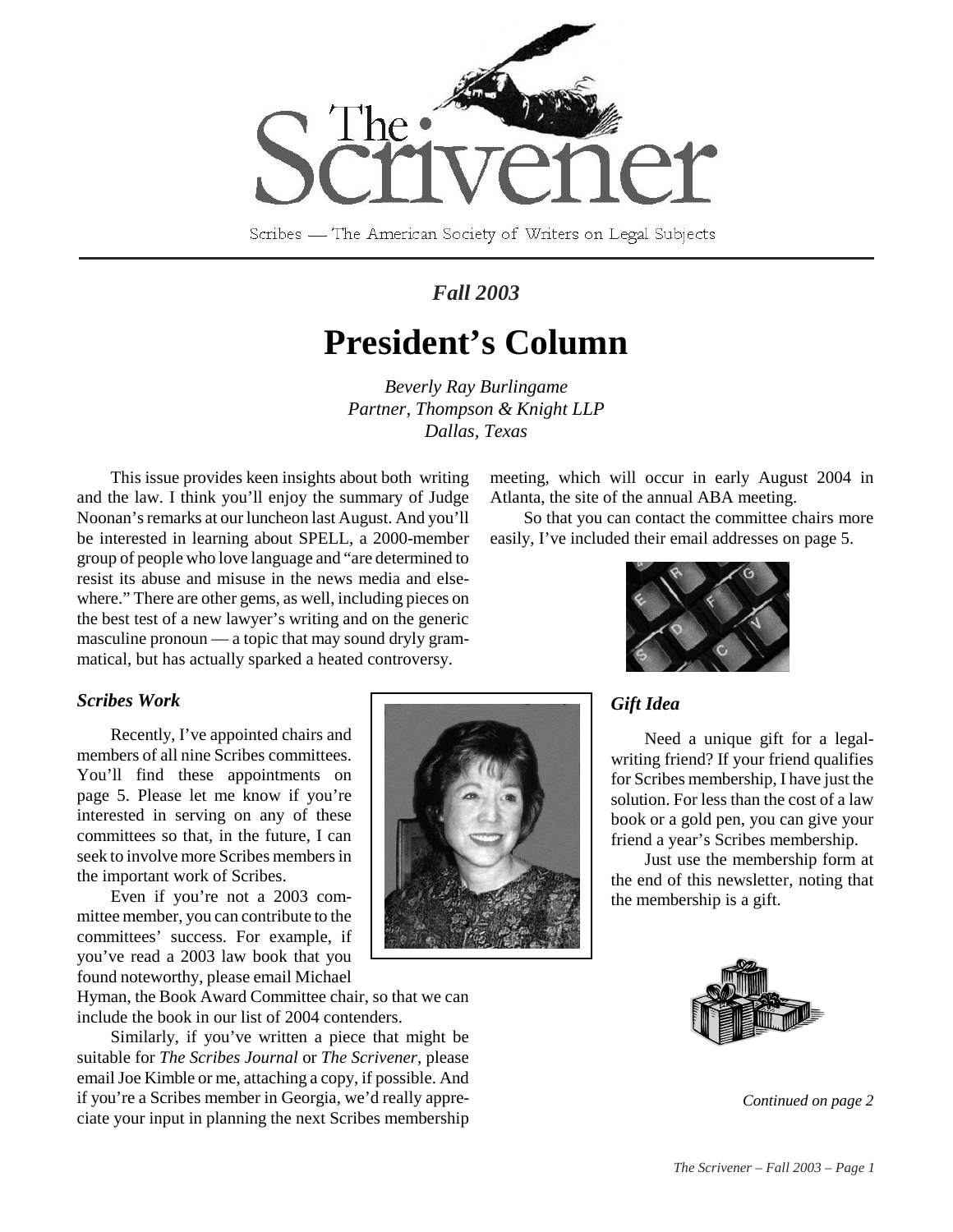## **President's Column**

Compare that opening to this one:

*Continued from page 1*

### *A Legal-Writing Tidbit: Abandon Formulaic Openers*

"The selection of the starting words should always make the audience want to hear more."

> Jeffrey McQuain, *Power Language: Getting the Most Out of Your Words* 109 (1996).

In drafting court papers, lawyers routinely waste their openers by repeating, more or less verbatim, the very words of the paper's title. This peculiar habit has led Kevin McDonald, a D.C. lawyer, to coin the phrase "hence the title" — what a judge might say after slogging through an opening like this one, in a paper filed by a hypothetical company named Belcom:

**DEFENDANT BELCOM COMPUTER, INC.'S RESPONSE TO PLAINTIFF WORLDWIDE TELECOMMUNICATIONS, INC.'S MOTION TO DISMISS OR, IN THE ALTERNATIVE, TO STRIKE PLEADING BASED ON DEFENDANT'S VIOLATION OF THIS COURT'S JUNE 13, 2001 ORDER**

TO THE HONORABLE JUDGE OF SAID COURT:

 NOW COMES DEFENDANT BELCOM COMPUTER, INC. ("Belcom"), and files this its Response to Plaintiff Worldwide Telecommunications, Inc's Motion to Dismiss or, in the Alternative, to Strike Pleading Based on Defendant's Violation of This Court's June 13, 2001 Order ("Worldwide's Motion to Dismiss"), and for its Response, would respectfully show unto the Honorable Court as follows:

This opening plainly doesn't make the judge want to hear more. Even worse, it reminds the judge — twice that Belcom is accused of violating a court order. And it doesn't even begin to dispel that notion. Finally, it tells the judge nothing at all about Belcom's position.

Most judges probably skim over such inane chunks of text. But if judges actually stopped to consider such an opener, their only conceivable response would be: "Hence, the title! I can tell that the paper isn't falsely labeled."

By devoting the entire first paragraph to restating the title, lawyers waste judges' time and sacrifice a valuable chance for persuasion.

#### **Belcom's Opposition to Worldwide's Motion to Dismiss**

 Defendant Belcom has fully complied with this Court's June 13, 2001 Order to amend its counterclaim. As the order requires, the amended pleading states specific facts supporting Belcom's contention that Worldwide deceived the patent office in applying for the patent-in-suit, thus rendering the patent invalid. Instead of disputing those facts, Worldwide now seeks drastic relief asking this Court to dismiss or strike Belcom's invalidity counterclaim. Worldwide's motion should be denied.

This is better, both in substance and style, because:

- It doesn't repeat Worldwide's contention that Belcom has violated a court order.
- It points out the limited scope of the order and argues that Belcom has complied with it.
- It states Belcom's position that Worldwide has deceived the patent office (and thus suggests its incentive to seek dismissal of the counterclaim).
- It tells why Belcom opposes the motion.
- It points out the drastic nature of relief sought.
- It's shorter and easier to read.
- It doesn't merely parrot the title.
- It contains no legalese.
- It abandons the usually unnecessary practice of defining short forms for papers and party names.
- It changes all-capital text to small caps or ordinary text, making the paper more readable.
- It eliminates underlining, which takes up white space and makes prose less readable.

Most lawyers can rattle off a hence-the-title opening for any paper, even without an inkling of their position. That fact alone reveals that such an opening can't possibly advance the client's cause. By replacing formulaic openers with forceful arguments, lawyers can capture judges' attention, enhance their credibility, and show from the outset why their clients should win.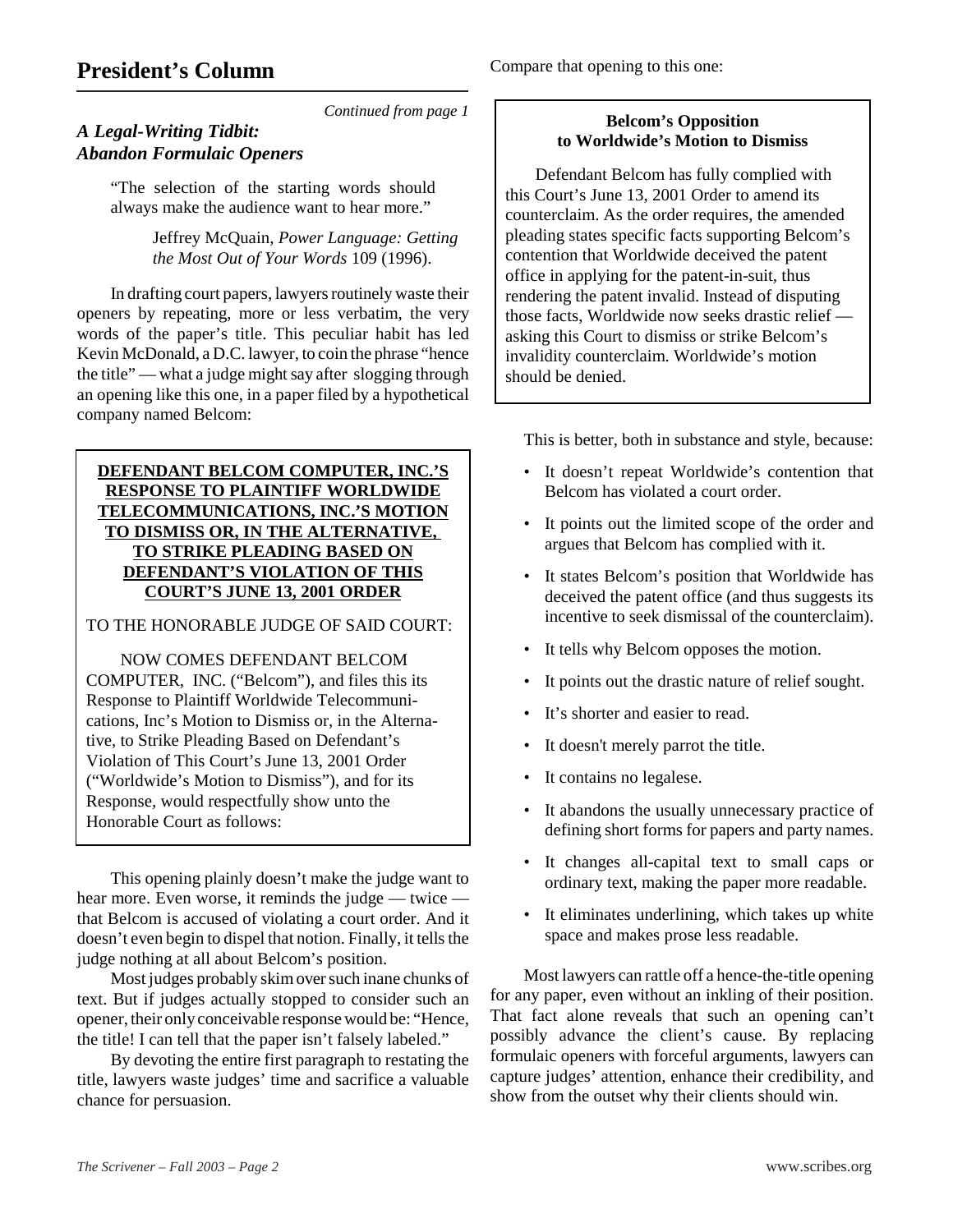# **Scribes Board Members**  I In This Issue

#### **President – Beverly Ray Burlingame**

Thompson & Knight LLP 1700 Pacific Avenue, Suite 3300 Dallas, Texas 75201-4693 (214) 969-1110 burlingameb@tklaw.com

#### **Vice President – N. O. Stockmeyer**

Thomas Cooley Law School 300 South Capitol Ave./PO Box 13038 Lansing, Michigan 48901 (517) 371-5140 stockmen@cooley.edu

#### **Secretary – John C. Williams**

Thomson West 50 Broad Street East Rochester, New York 14694 (585) 546-5530 john.williams@thomson.com

#### **Treasurer – Stuart Shiffman**

Rm. 524 Sangamon County Courthouse 200 South Ninth Springfield, Illinois 62701 (217) 753-6736 shiffman@springnet1.com

#### **Journal Editor – Joseph Kimble**

Thomas Cooley Law School 300 South Capitol Ave./PO Box 13038 Lansing, Michigan 48901 (517) 371-5140 kimblej@cooley.edu

#### **Past President – Donald J. Dunn**

University of La Verne College of Law 320 East D Street Ontario, California 91764 (909) 460-2020 Fax (909) 460-2081 dunnd@ulv.edu

#### **2002–2005 Joseph Baca**

7428 Gila N.E. Albuquerque, New Mexico 87109 (505) 821-6881

#### **2003-2006 Dewey Cole**

Newman Fitch Altheim Myers, P.C. 14 Wall Street New York, New York 10005-2101 (212) 619-4350 dcole@nfam.com

#### **2003–2006 Roger Newman** 5601 Riverdale Avenue

Bronx, New York 10471 (718) 601-0673 rnewman412@aol.com

### **2003–2006 Christy Nisbett**

University of Texas School of Law 727 East Dean Keeton Street Austin, Texas 78705-3299 (512) 232-1263 cnisbett@mail.law.utexas.edu

### **2002–2005 Steven R. Smith**

California Western School of Law 225 Cedar Street San Diego, California 92101-3090 (619) 525-1405 ssmith@cwsl.edu

#### **2002–2005 Thomas M. Steele**

Wake Forest University School of Law Box 7206 Reynolds Station Winston-Salem, North Carolina 27109 (910) 759-5440 steele@lib.wfunet.wfu.edu

#### **2001–2004 Randall Tietjen**

Robins, Kaplan, Miller & Ciresi 2800 Lasalle Plaza Minneapolis, Minnesota 55402-2015 (612) 349-8511

#### **2001–2004 Richard Wydick**

University of California at Davis School of Law Davis, California 95616 (530) 752-2899 rcwydick@ucdavis.edu

| President's Column  1                                           |
|-----------------------------------------------------------------|
| Scribes Board Members  3                                        |
| <b>SPELL Your Way to</b><br>Goof-Proof Writing $\dots \dots 4$  |
| Institutional Members  4                                        |
| Sexism and the Writer $\dots\dots\dots$                         |
|                                                                 |
| Submissions for the Scribes<br>Law-Review Competition $\dots$ 6 |
| The Best Test of a<br>New Lawyer's Writing $\dots 7$            |
| Scribes Life Members 7                                          |
| Quotations on Writing  10                                       |
| Membership Application  11                                      |



**Editor in Chief, Summer 2003 and Fall 2003 issues of** *The Scrivener* **— Beverly Ray Burlingame**

**Please send items for upcoming issues of** *The Scrivener* **(electronically or on disk) to the address shown below.**

#### **Deadlines**

**Winter February 15 Spring May 15 Summer August 15**

**Fall November 15** 

Glen-Peter Ahlers, Sr. Barry University School of Law 6441 East Colonial Drive Orlando, FL 32807 gahlers@mail.barry.edu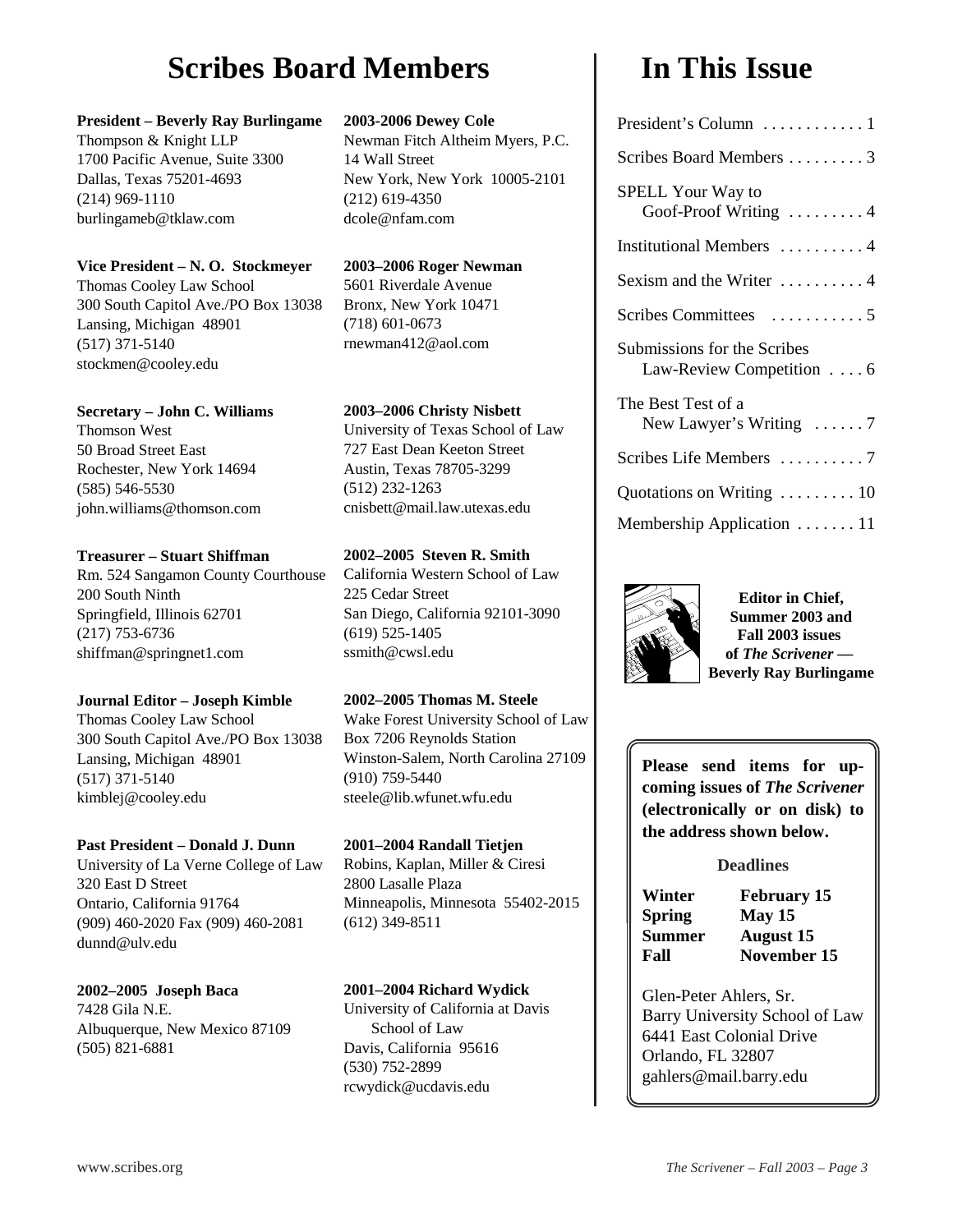

# **SPELL Your Way to Goof-Proof Writing**

*N.O. Stockmeyer Professor Thomas M. Cooley Law School*

Scribes members may be interested to know about two other organizations devoted to good writing. One is Clarity, a worldwide group of lawyers and nonlawyers who seek to promote the use of good, clear language by the legal profession. My colleague Joe Kimble, who is a Scribes Board of Directors member, is Clarity's incoming President. The Winter 1999 issue of *The Scrivener* provides more information on this fine organization. And its website is www.clarity-international.net.

The other organization is SPELL, the Society for the Preservation of English Language and Literature. Founded 20 years ago by a retired advertising executive, SPELL now has nearly 2,000 members throughout the U.S. and Canada. They include professional writers, editors, teachers, attorneys, executives, and students. It is, in the words of its website, "an organization of people who love our language and are determined to resist its abuse and misuse in the news media and elsewhere."

SPELL is becoming well known in newsrooms for its distinctive yellow Goof Cards, which are supplied free to SPELL members. Members use them to cite and correct egregious errors in grammar, usage, and syntax. (Obvious typographical errors don't rate a Goof Card). SPELL promotes good English in positive ways as well — by recognizing people for outstanding contributions to better English usage and by sponsoring an annual scholarship-essay competition for high-school seniors.

SPELL's bi-monthly newsletter, *SPELL/Binder*, contains lively articles on grammar, usage, word origins, and other language-related topics. A regular feature, "Murderers' Row," prints some of the most humorous or outrageous "goofs" spotted by members. Another member benefit is the *SPELL Members' Handbook*, which includes a helpful 54-page reference manual, "How to Goof-Proof Your Writing." In the next column on this page begins an illustrative excerpt that deals with the controversial use of the "singular *they*" to replace gender-specific pronouns.

For additional information about SPELL, visit the society's website at www.spellorg.com. Most of the information in this article is derived from that source.

## **Scribes Institutional Members**

Barry University School of Law (Orlando, FL) California Western School of Law (San Diego, CA) Chapman University School of Law (Orange, CA) Florida Coastal School of Law (Jacksonville, FL) Franklin Pierce Law Center (Concord, NH) Michigan State University (East Lansing, MI) Northern Kentucky University (Highland Heights, KY) Seattle University School of Law (Seattle, WA) Southwestern University School of Law (Los Angeles, CA) Stetson University College of Law (St. Peterburg, FL) Thomas M. Cooley Law School (Lansing, MI) University of Arkansas School of Law (Fayetteville, AR) University of Houston Law Center (Houston, TX) University of La Verne College of Law (Ontario, CA) Western New England College (Springfield, MA) Washburn University School of Law (Topeka, KS) Western New England College (Springfield, MA)



**Sexism and the Writer\* \*\***

**A**ttention, everybody —

Will anyone who wants to be labeled as sexist please raise **his** hand.

Will anyone who wants to be labeled as ungrammatical please raise **their** hand.

Will anyone who wants to be labeled as tedious please raise **his or her** hand.

*Continued on page 5*

<sup>\*</sup> Reprinted with permission, *The SPELL Members' Handbook* (3d ed. 1996). For further reading on the generic masculine pronoun, see BRYAN A. GARNER, A DICTIONARY OF MODERN LEGAL USAGE 801 (2d ed. 1995) and Beverly Ray Burlingame, *Reaction and Distraction: The Pronoun Problem in Legal Persuasion*, 1 SCRIBES J. LEGAL WRITING 87, 102-04 (1990).

This is the sixth piece submitted by N.O. Stockmeyer, who encourages other Scribes members to submit excerpts from articles or books would be of interest to readers of *The Scrivener*.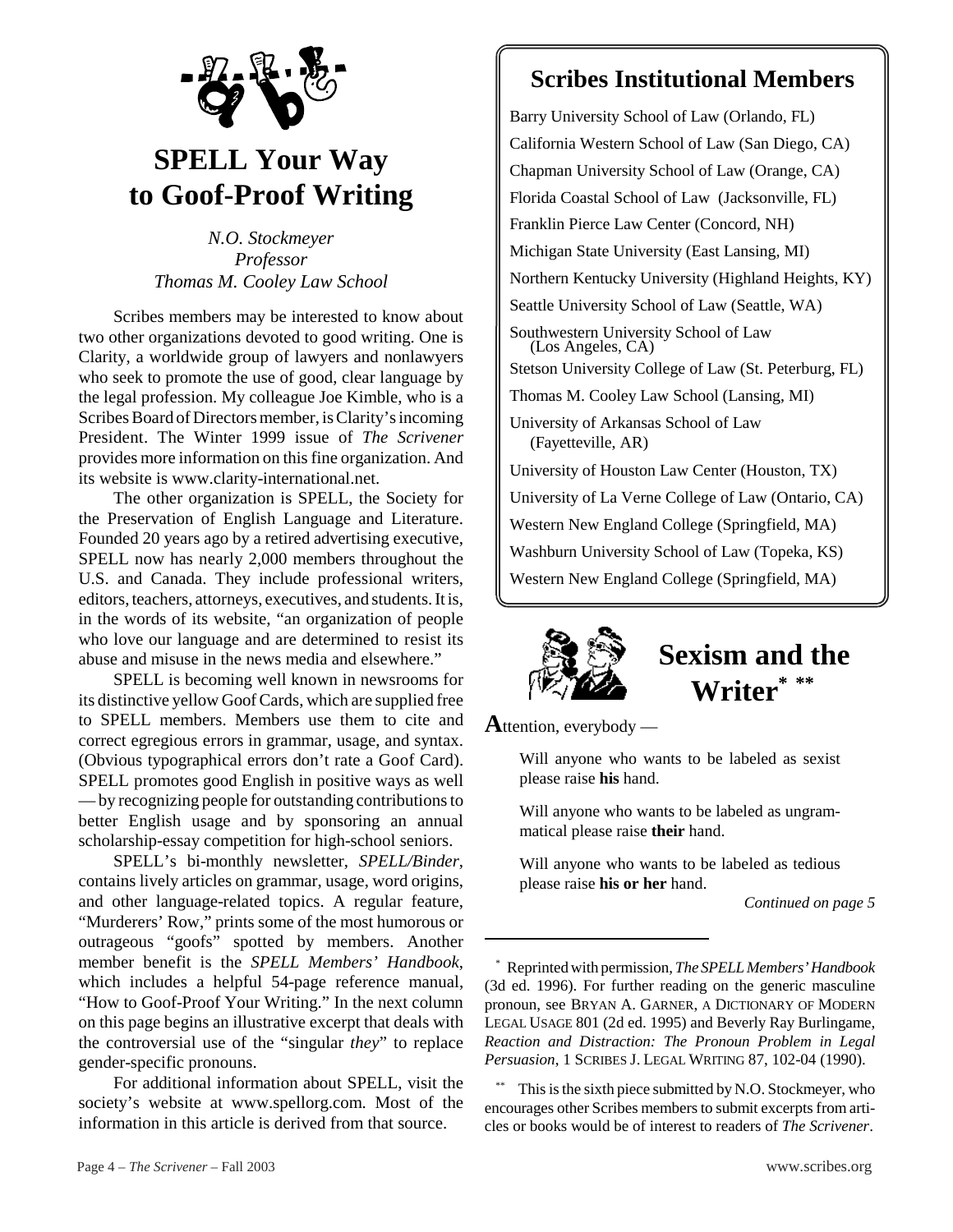*Continued from page 4*

Is there no other choice? Can we not write a simple sentence without being labeled "sexist," "ungrammatical," or "tedious"? Unfortunately, it seems that way.

*Anyone* is singular. Traditional grammar requires that it be followed by the masculine pronoun *he* when it applies to either male or female, as in the first sentence above. But in the current social milieu, a writer who follows the traditional rule is likely to be labeled as sexist.

The second choice is definitely the most natural way to express the thought, but the writer who pairs the plural *their* with the singular *anyone* probably will be on the receiving end of a Goof Card from some eagle-eyed member of SPELL.

The *his-or-her* solution is a safe, albeit graceless, answer, but it is the first step on the road to tedium. And writers who use *his/her, him/herself,* and the like are not only *being* tedious, but also flaunting the tedium.

Those who view constructions such as *anyone . . . he* as sexist have a good point. Unquestionably, such usage offends many people. We must understand that language has the power to shape our world even as our world shapes language. George Orwell put it this way: "But if thought corrupts our language, language can also corrupt thought."

As our language evolves, there seems to be little doubt that *anyone...their* is destined to become good, idiomatic English although it will be resisted, rightly, by members of SPELL. It is already common in speech, even in the speech of educated Americans. Daily it grows more common in writing. In his delightful little book *Fumblerules*, William Safire derides that kind of construction on page 66 but uses it unselfconsciously on page 86: "Here's the best way to proofread copy: Get **somebody** else to do it. If necessary, do it with **them**, reading aloud to each other . . . [emphasis added]."

Meanwhile, SPELL members are urged either to follow the traditional rule and risk the sexist label or to recast their sentences to avoid the problem. Use *he or she* sparingly and *he/she* not at all. Following are some ways in which the first sentence can be recast:

> "Please raise your hand if you want to be labeled . . . ."

> "If you want to be labeled . . . , please raise your hand."

> "All who want to be labeled . . . please raise your hands."

> "Will all writers who want to be labeled . . . please raise their hands."

## **Scribes Committees for 2003–2004**

#### **Annual Meeting Nominations**

Glen-Peter Ahlers Beverly Burlingame Roger Newman Bryan Garner Otto Stockmeyer Joe Kimble John Williams Steve Smith [Georgia Member] Otto Stockmeyer [Georgia Member] John Williams

#### **Book Award****Planning**

Michael Hyman (Chair) Gary Spivey (Chair) Beverly Burlingame Beverly Burlingame Robert Markle Darby Dickerson Steve Sheppard Michael Hyman Stuart Shiffman Janis Reinken Randall Tietjen

#### **Brief-Writing Award Membership**

Kenneth Gartner (Chair) John Williams (Chair) Joseph Baca Beverly Burlingame Dewey Cole Michael Hyman Stephen Fink Joe Kimble Robert Lindefjeld Mark Painter Christy Nisbett Steve Smith Laurel Oates Otto Stockmeyer Mark Painter

rmersky@mail.law.utexas.edu burlingameb@tklaw.com Glen-Peter Ahlers Glen-Peter Ahlers Dana Livingston Cobb Mark Cooney Anne Enquist Joe Kimble Roger Newman Jane Siegel Richard Wydick

#### **Scribes Journal**

Joseph Kimble (Chair) kimblej@cooley.edu Beverly Burlingame Bryan Garner Wayne Schiess David Schultz

Tom Steele (Chair) Stuart Shiffman (Chair) steele@lib.wfunet.wfu.edu shiffman@springnet1.com

mbhyman@muchshelist.com gspivey@courts.state.ny.us

kgartner@courts.state.ny.us john.williams@thomson.com

#### **Law-Review Award Scrivener & Website**

Roy Mersky (Chair) Beverly Burlingame (Chair)

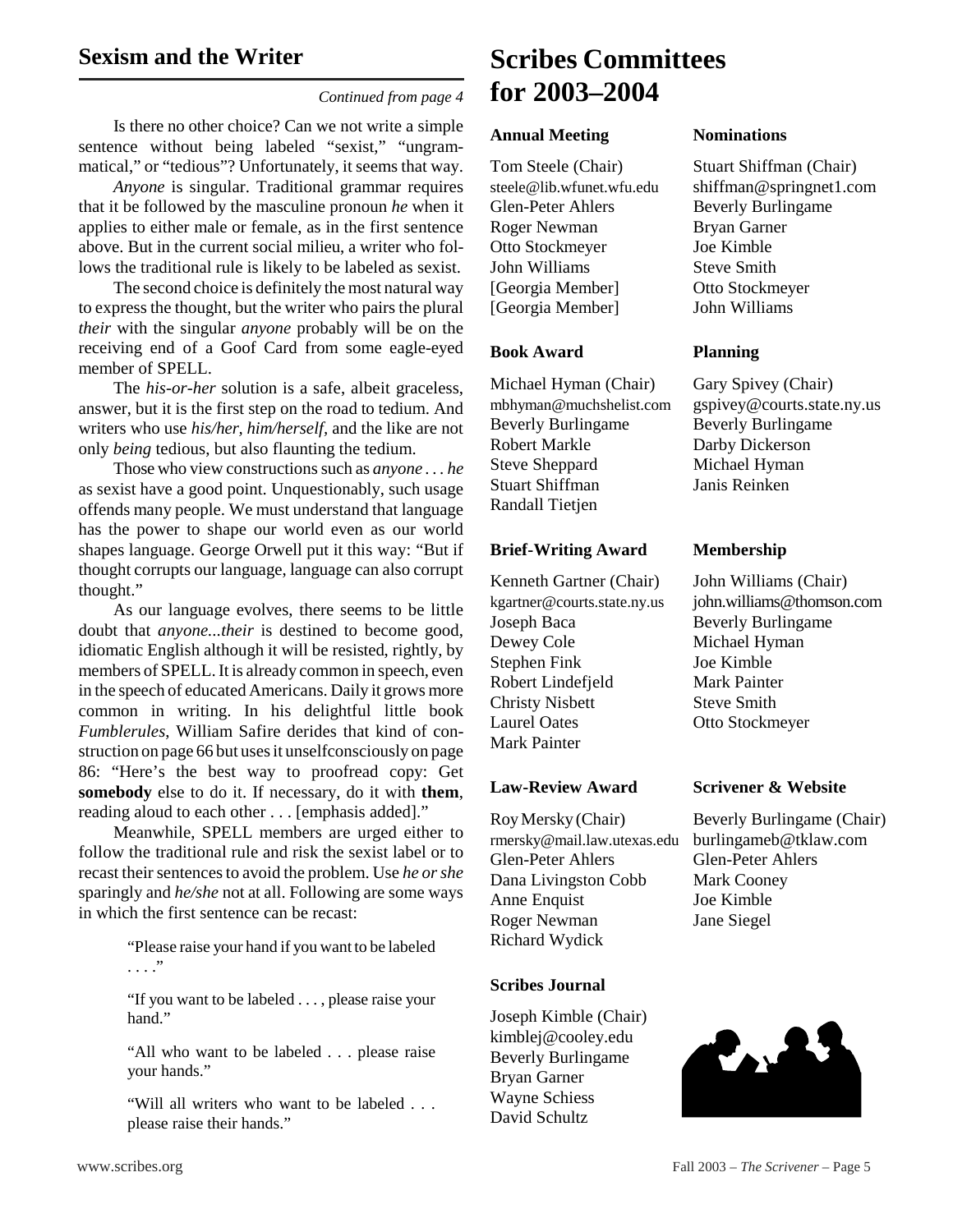

# **Entries Received for the Scribes Law-Review Award**

All the journals listed here have submitted studentwritten articles in the 2004 Scribes Law-Review Award. Each year, a Scribes committee selects one as the best. If your journal isn't represented here, find out why!

Albany Law Review Arkansas Law Review BYU Law Review Case Western Reserve Law Review Cleveland State Law Review Fordham Law Review Georgia State Law Review Houston Law Review Indiana Law Review John Marshall Law Review Journal of the National Association of Administrative Law Judges Kentucky Law Journal Louisiana Law Review Loyola Law Review-New Orleans Loyola University Chicago Law Journal Marquette Intellectual Property Law Review Michigan Law Review Mississippi College Law Review Missouri Law Review Natural Resources Journal New England Law Review New Mexico Law Review Northern Illinois University Law Review Ohio State Law Journal Penn State Law Review Regent University Law Review

San Diego Law Review Seattle University School of Law Seton Hall Law Review Southern California Law Review St. John's University (American Bankruptcy Institute) Stanford Law Review Stetson University Law Review Suffolk University Law Review Syracuse Law Review Tennessee Law Review Texas Tech Law Review The Yale Law Journal Thomas M. Cooley Law Review Thomas Jefferson School of Law Toledo Law Review Tulane Law Review Tulsa Law Review UMKC Law Review University of Illinois Law Review University of Detroit-Mercy Law Review University of Cincinnati Law Review University of Richmond Law Review University of St. Thomas Law Journal Valparaiso Law Review Villanova Environmental Law Journal Villanova Law Review Washburn Law Journal Whittier Law Review Williamette Law Review

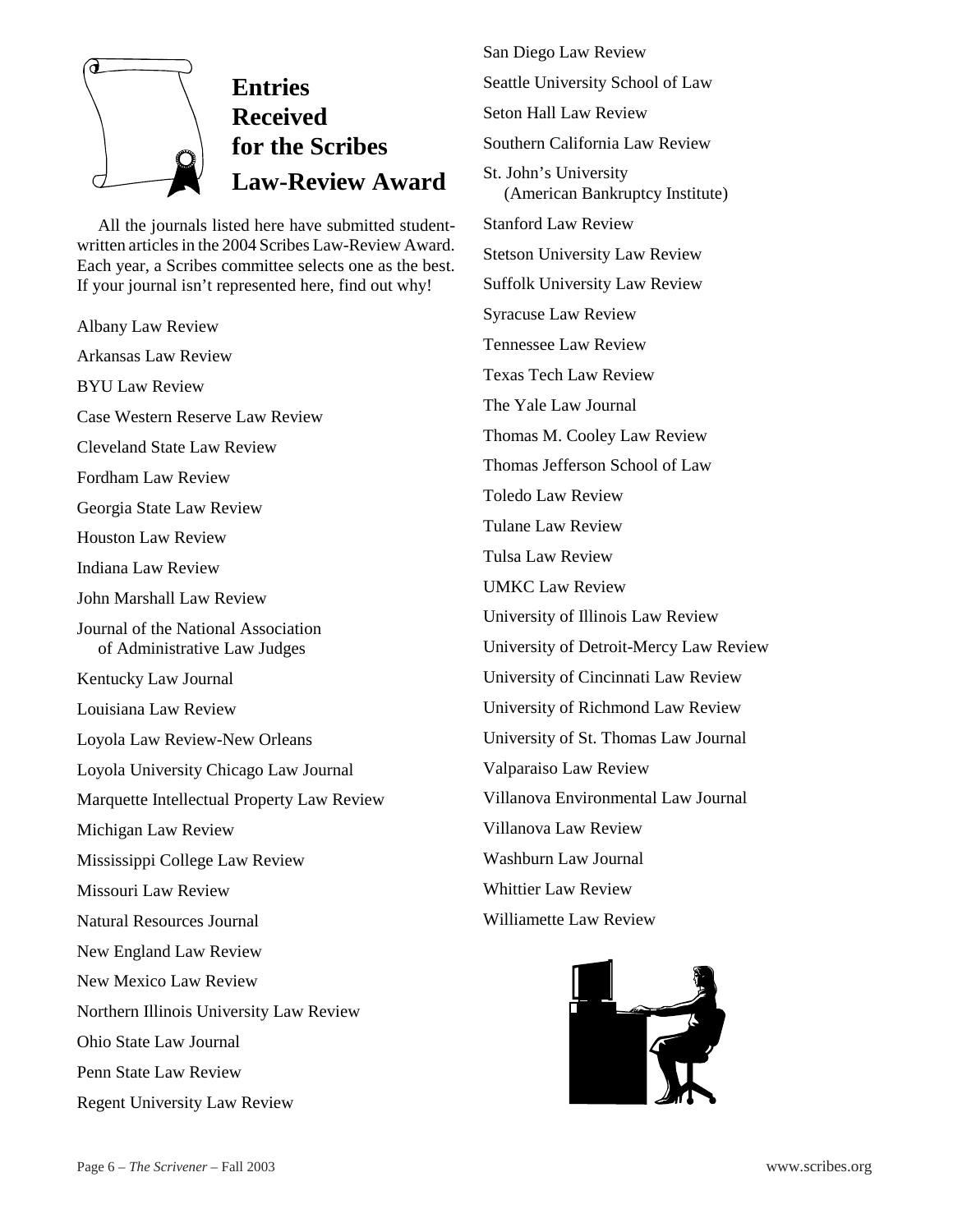

## **The Best Test of a New Lawyer's Writing\***

*Joseph Kimble Professor Thomas M. Cooley Law School*

Let's say that you need to hire a new lawyer. No small decision, and you don't want to go wrong, so you take the usual steps: sort applications, review transcripts, read writing samples, interview candidates, check references, and then pick someone from the short list. You might think that you've covered all the bases, but you would be wrong. You haven't done enough to assess the candidates' most important skill — their writing.

No one, I'm sure, will dispute that lawyers speak and write for a living. In a telling study by the American Bar Foundation, about 1,200 practicing lawyers were asked to rate lawyering skills from a list of 17 different skills. At the top of the list, in a class by themselves, were oral and written communication.<sup>1</sup> The American Bar Association has said the same thing, and in one report after another has encouraged, urged, and pleaded with law schools to improve their legal-writing programs. One report, for instance, says, "Legal writing is at the heart of law practice, so it is especially vital that legal-writing skills be developed and nurtured through carefully supervised instruction."<sup>2</sup>

To confirm how central writing is, look over the advertisements in legal publications. In a recent issue of the *Michigan Lawyers Weekly*, there were 26 ads under "Employment Available — Lawyer." As varied as these ads were, with many seeking expertise in a specific practice area, 10 of them included statements like this:

Lee C. Buchheit (New York, New York) Michael J. Collins (Dallas, Texas) Deborah Cook (Columbus, Ohio) Willard H. DaSilva (Garden City, New York) Bryan A. Garner (Dallas, Texas) Judge Lynn N. Hughes (Houston, Texas) Emil L. Iannelli (Southampton, Pennsylvania) Lynne P. Iannelli (Southampton, Pennsylvania) Robert N. Markle (New Orleans, Louisiana) Bernard S. Meyer (Mineola, New York) Richard L. Neumeier (Boston, Massachusetts) Judge Mark. P. Painter (Cincinnati, Ohio) Keldon K. Scott (Lansing, Michigan) Gary D. Spivey (Albany, New York) Paul R. Steadman (Chicago, Illinois) Thomas M. Steele (Winston-Salem, North Carolina) Norman Otto Stockmeyer (Lansing, Michigan)

- "Excellent writing skills a must."
- "Excellent writing skills required."
- "Only candidates with demonstrated research and writing abilities need apply."

By comparison, "strong academic credentials" is mentioned just three times. And it's the same pattern the search for the same defining and distinguishing skill — every week in those ads.

#### **The Best Test: A Performance Test**

What could be more obvious? To see what the candidates can do, have them do it. Once you have a short list of finalists, have each of them take a performance test. The time and effort required of you and the candidates is piddling when compared with the investment that a decision to hire will entail. You can put the test together in a matter of hours, then reuse it to your heart's content.

*Continued on page 8*



<sup>\*</sup> This article originally appeared in the June 2000 issue of *Trial*.

<sup>1</sup> Bryant C. Garth & Joanne Martin, *Law Schools and the Construction of Competence*, 43 J.LEGAL EDUC. 469, 473, 477 (1993).

<sup>&</sup>lt;sup>2</sup> COUNCIL OF THE SECTION OF LEGAL EDUCATION AND ADMISSIONS TO THE BAR, LONG-RANGE PLANNING FOR LEGAL EDUCATION IN THE UNITED STATES 29 (1987).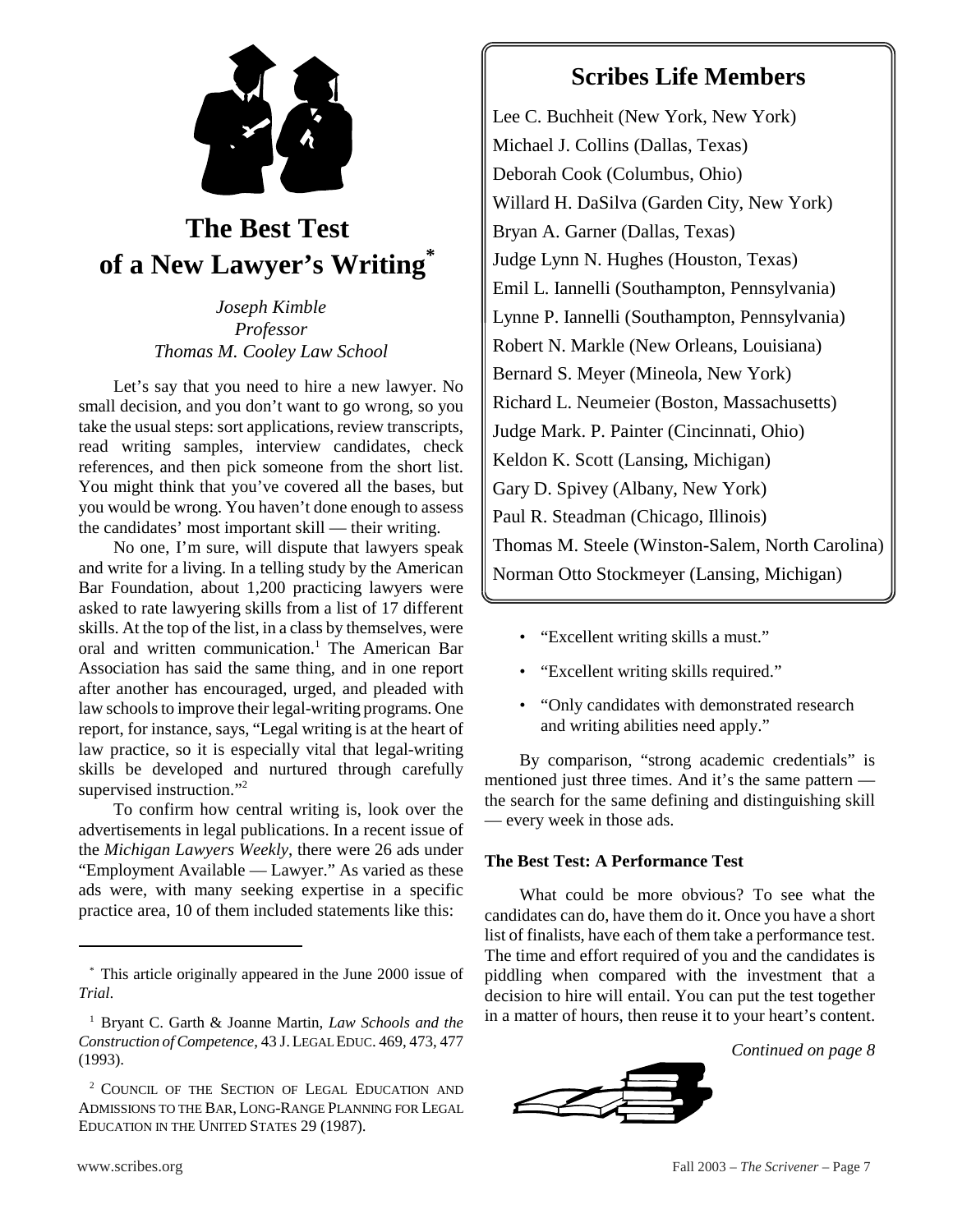## **The Best Test of a New Lawyer's Writing**

#### *Continued from page 7*

For the candidate, the performance test will take between two and six hours, depending on which test or tests you choose. At most, the candidate will have to spend a day at your office. If anyone seems to feel degraded or put upon by the test, that in itself might reveal something about the disposition of the person you would be working with.

Now, before turning to specifics, I want to explain that I'm talking mainly about testing a lawyer's ability to analyze and apply law in a clear and coherent way — to think straight on paper (or on a computer screen). At the same time, of course, you can assess the work in a general way for style and grammar. Is the writing tight, readable, and mostly error-free? You can decide how to weigh the different qualities and how much to forgive because of the time constraints. At any rate, you can bet on one thing: give a good performance test, and you will not hire a bad writer. Here are the possibilities.

*A closed-world performance test.* By "closed world," I mean that the writer does no research; you furnish the legal problem and the legal sources needed to address it.

A good example is the Multistate Performance Test, now administered in about half the states. Candidates get a file — the factual background of a case, including relevant documents — and a library with the authorities they can use to analyze the legal issues. They have 90 minutes to write, for instance, a memorandum, a letter to the client, or a settlement proposal. You can allow more time if you want more polish.

Tests given in years past, along with the "point sheets," or answer guides, can be purchased quite reasonably from the National Conference of Bar Examiners at http://www.ncbex.org/tests.htm. Is it within bounds to use these ready-made tests for your own private performance test? Yes, it is, although the organization is obviously not trying to market its product that way.

As an alternative, you can easily create a closed-world test yourself.3 You must have an office file that you can adapt. Put together a packet modeled on the Multistate Performance Test: an outline of facts, including the question you want answered and the instructions for what to write; perhaps a disputed document, a pleading, or excerpts from depositions; the relevant statutes or rules; and not more than three or four cases. You could, as the multistate test sometimes does, include an irrelevant statute or case. Again, you have to assemble a packet just once. And presumably you have already done the analysis yourself, so you have a good idea of how the answer should go.

*A research-added performance test.* The only difference here is that you would not provide the selected library of legal authorities. You would provide only the file — whatever facts and documents you want the writer to use — and the writer would do the research, either in the office library or at a public law library. I'd keep the research fairly basic. Adapt a file that you would give to a new lawyer — probably a one-issue state-law problem that does not involve more than one or two statutes and a few cases.

The research-added test should take about four hours, split into roughly three parts: researching, thinking and outlining, and writing. Or you could give it as a take-home exercise if you wanted to put no premium on time.

*A test for grammar and style.* Conveniently enough, you will find just such a test (complete with answers) in Volume 5 of *The Scribes Journal of Legal Writing*. The test, called "The Legal-Writing Skills Test," was devised by Bryan Garner, a top expert on legal writing and legal language. The test has two parts: an editing section and an essay section. If you give one of the two performance tests described earlier, then skip the essays. The editing section has 35 items, most of them single sentences, that cover a range of skills: grammar and punctuation; correct usage (the difference between *affect* and *effect*, for example); converting the passive voice to the active voice; tightening wordy passages; and eliminating legalese. The editing test would add about 90 minutes.

In the end, you have to decide how important writing is in your practice, how confident you want to be about your decision, and what combination of tests to use.



<sup>3</sup> *See* Ritchenya Shepard, *Firm Exam Tests Writing Skills*, NAT'L L.J., Feb. 15,1999, at A16 (noting that the Chicago firm of Connelly Sheehan Moran regards its test as the most important element of its hiring process).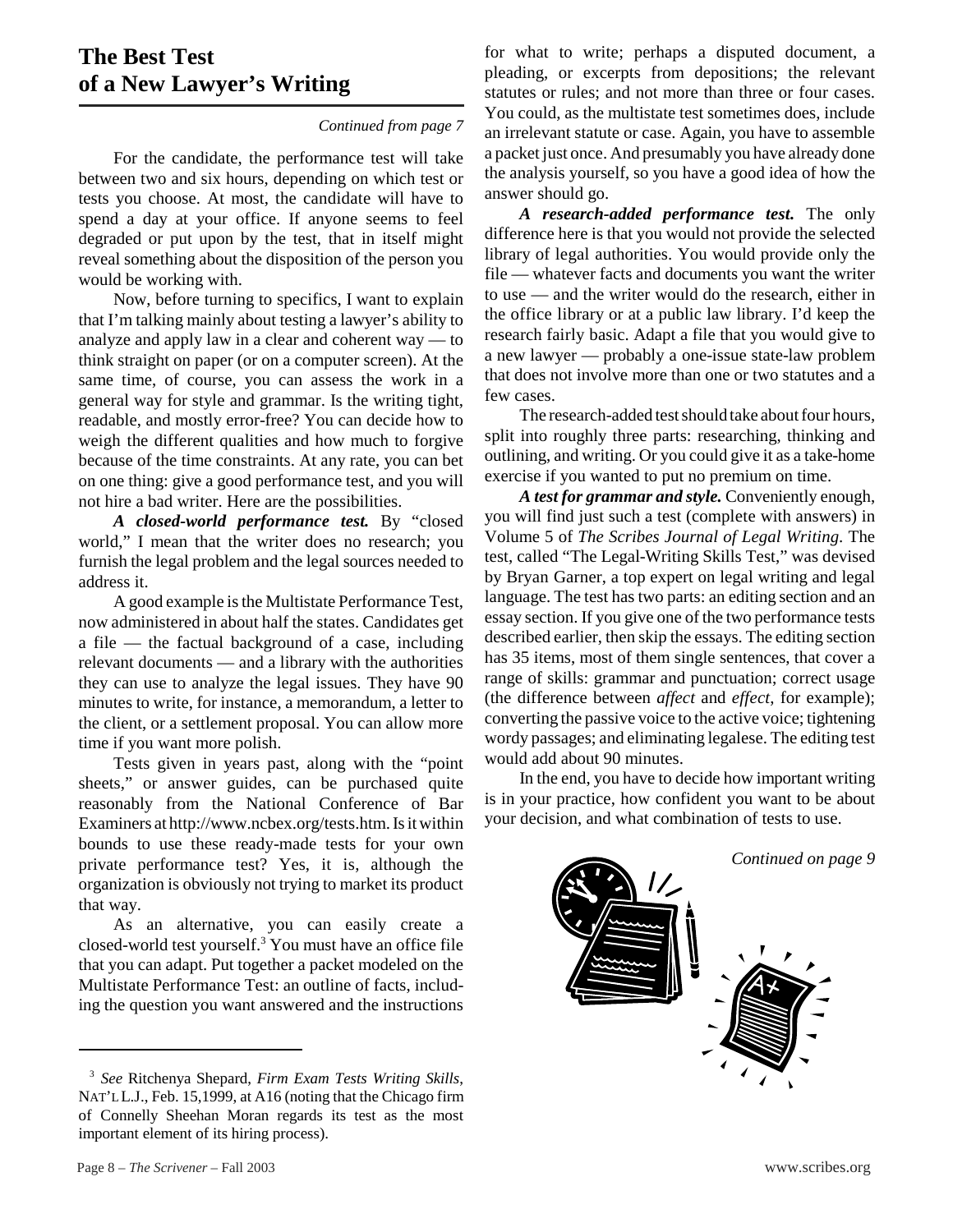## **The Best Test of a New Lawyer's Writing**

*Continued from page 8*

#### **Other Indicators of Writing Ability**

There are traditional, obvious ways to gauge writing: look at what the candidates have already written or at the grades they earned in their required law-school writing classes. These credentials are worth considering, as long as you understand their not-so-obvious limitations.

*A writing sample.* A 10-page writing sample will probably involve a more complex analytical exercise than a performance exam does, so you can assess the writer's ability to handle a tougher intellectual challenge. Also, because the writer had the luxury of time, you won't wonder whether you should excuse deficiencies, and to what extent. The sample ought to be polished, and you can feel reasonably confident that it presents the writer at his or her best.

The trouble is, the sample may not be the writer's solitary best; it may be, at least to some extent, a collaborative effort. If it came from a legal-writing class, then it was probably critiqued (students would say "ripped") two or even three times: as a first draft, as a final draft, and possibly as a rewritten final draft. Moreover, it's not unheard of for students to ask a different writing professor to "look over" a writing sample before it departs into the real world. I've looked over my share in 18 years.

There's nothing wrong with this. Good writing instruction assumes good feedback, and the final product is still the writer's work, primarily. Just so you know.

*A published article.* Certainly, an article would be a plus. It tends to show intellectual ability, academic accomplishment, an interest in writing, advanced course work in writing, and the approval of other readers.

Again, though, you can't be sure how much editing the article needed or received from a scholarly-writing professor or from the journal's own editors. A portfolio item is not the same as a live performance.

One other suggestion: if the article inclines toward the plodding and overwrought style of most law journals, ask whether the writer can convert to the plain language that most readers prefer in practice documents.<sup>4</sup> You might even pull a few pages from someone else's article and ask for a rewrite.

*A grade in a law-school writing class.* An A is good news and a C is bad news, but grades in between are harder to weigh unless you happen to know the program or the professor. Although a B+ looks good, maybe the professor gave no grade, or just a couple of grades, below a B. A C+ looks pretty bland, but maybe the candidate earned a better grade in a second required writing class. Then again, maybe the first professor was an experienced teacher and the second was not. And there are many other variables. I would treat writing grades as one more indicator.

#### **Testing Yourself**

Speaking of indicators, let me ask a few questions that I hope will not give you pause. But talented new lawyers do tell discouraging stories about the attitudes and practices of some supervisors.<sup>5</sup>

Do you resist, and maybe resent, the idea that lawyers ought to write in plain language? Do you regularly strain against the page limits that courts impose? Do you try to raise every issue imaginable, rather than settling for just your best ones? Do you wait a few pages before stating the issues and then state them superficially, rather than putting the deep issues up front? $6$  Do you give a lengthy analysis of most cases, use lots of block quotations, and take few pains to make clear how each new case connects and moves the analysis forward?

Do your sentences average more than 25 words? Do you favor the passive voice and commonly turn verbs (like *consider*) into abstract nouns (*give consideration to*)? Do you end affidavits with "Further affiant sayeth naught"? Do you end contracts with "In witness whereof the parties hereto have affixed their signatures"? Are you fond of *prior to* and *in the event that* and *hereinafter*?

If you answered *yes* to any of these questions, you might look into a good book or seminar on legal writing — to help you judge writing smartly and mentor well.



<sup>5</sup> *See* Symposium, *The Politics of Legal Writing*, 7 SCRIBES J. LEGAL WRITING 29 (1998–2000).

<sup>4</sup> *See* Joseph Kimble, *Writing for Dollars, Writing to Please*, 6 SCRIBES J.LEGAL WRITING 1, 19-31 (1996–1997) (summarizing a number of studies showing that plain language is clearer and more effective than legalistic style).

<sup>6</sup> *See* Bryan A. Garner, *Issue-Framing: The Upshot of It All*, TRIAL, Apr. 1997, at 74.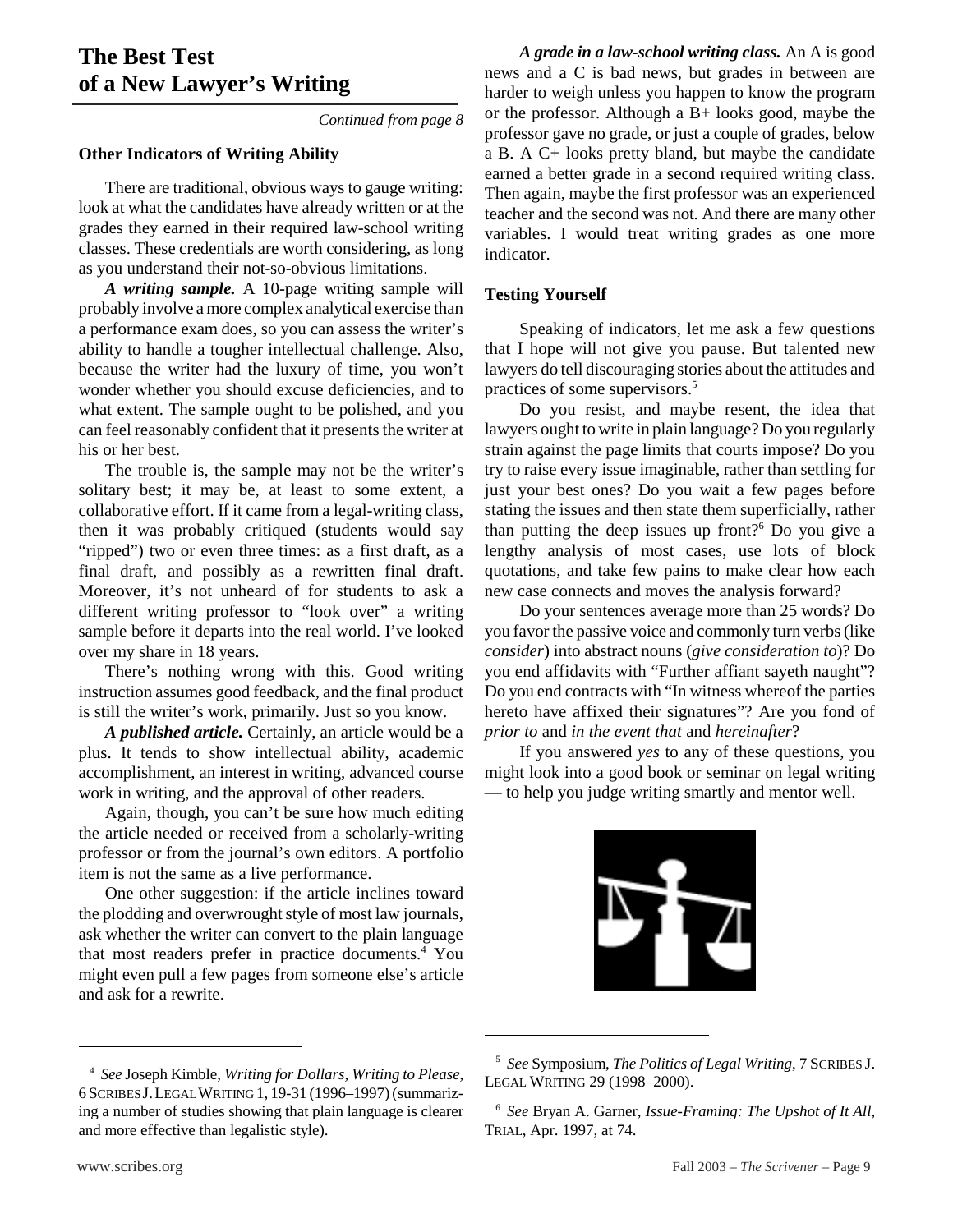# **Writing Experts — On Writing**



"Nothing comes from nothing. Quality writing is done by people of quality. Robert Pirsig, in *Zen and the Art of Motorcycle Maintenance*, says quality depends on three things: self-reliance, integrity, and gumption. If you are self-reliant, you will not blame your boss, or your mother, or your journalism teacher for the kind of writing you do. Second, you have to like who you are and what you do. If you feel good about what you write, it will show. Third, no matter how many prizes you have won or how much criticism you have received, you have to have the gumption to give it your best, one more time. When Frank Lloyd Wright was 76, someone asked him what his best-designed building was. Without hesitation he replied, "My next one."

> — George Kennedy, Daryl R. Moen & Don Ranly, *The Writing Book* 133 (1984)



"When writing, you should imagine yourself sitting across from your most important reader. Write your paper as if you were talking to that reader. This doesn't mean that your writing should be informal. Rather, it means that you should rid your writing of needless formality. The purpose . . . is to inform, not to impress."

> — Michael Alley, *The Craft of Scientific Writing* 40 (1987)



"We lawyers could save ourselves from many preposterous sentences if we'd just use the mind's ear a little better. It's not that good writing is the same as speech. Far from it. Rather, good writing is speech "heightened and polished," as Judge Jerome Frank once said. You ought to be able, without embarrassment, to say aloud any sentence you've written. Your writing ought to sound that natural. If it does, it will read well too."

> — Bryan A. Garner, *The Winning Brief* 361-62 (1999)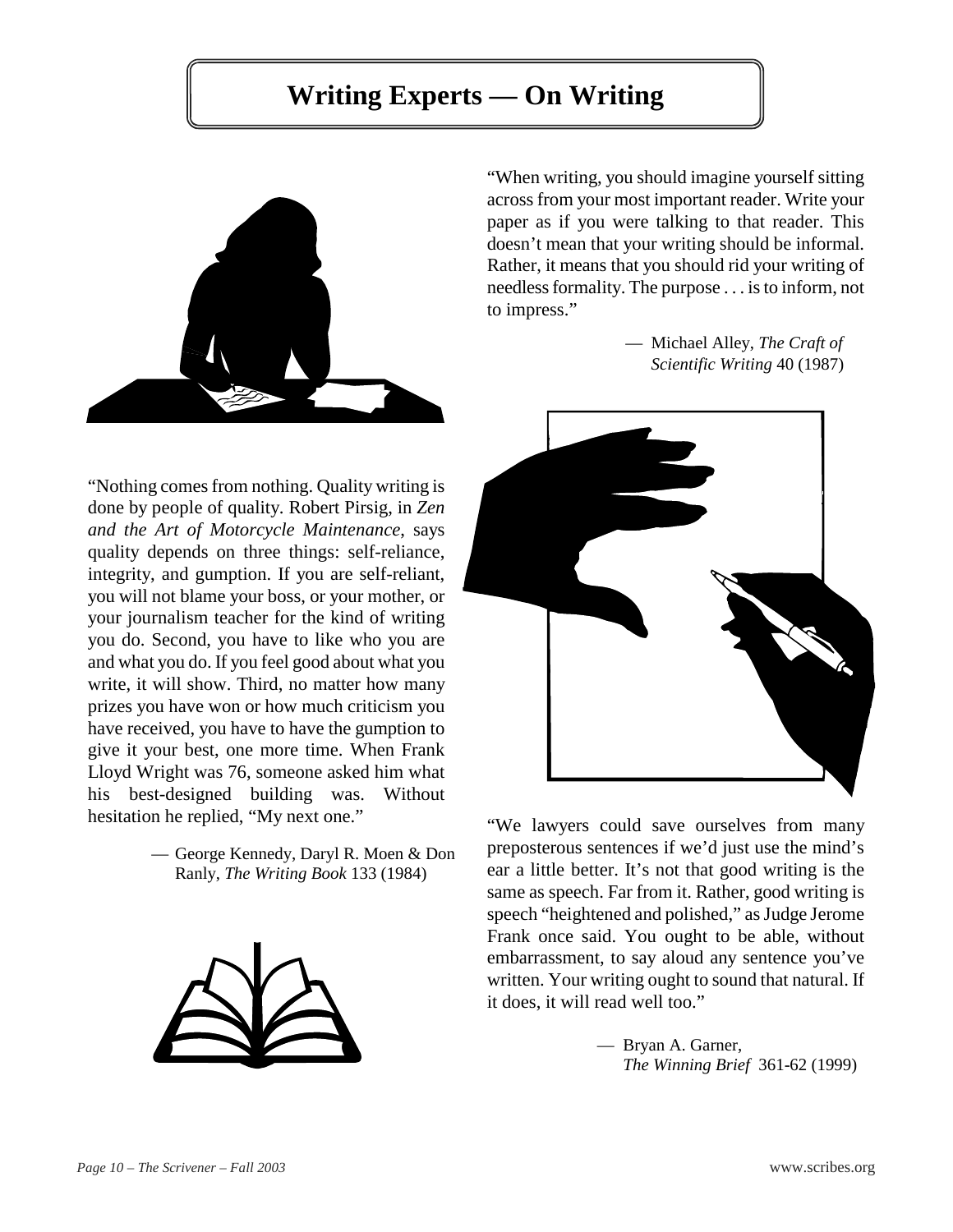# *An Invitation to Membership in*  **Scribes – The American Society of Writers on Legal Subjects**

You're eligible for Scribes membership if you're a member of the legal profession and you've —

- (1) published two or more articles on legal subjects,
- (2) published a book on a legal subject,
- (3) edited a legal publication, or
- (4) published a decision as a judge or administrative hearing officer.

### *Please print or type:*

| <b>Your Name</b>                        | <b>Your email Address</b>                                                                                       |
|-----------------------------------------|-----------------------------------------------------------------------------------------------------------------|
| <b>Your Business Address</b>            |                                                                                                                 |
| <b>Your Home Address</b>                |                                                                                                                 |
| <b>Your Phone Number and Fax Number</b> |                                                                                                                 |
|                                         | Please cite the Journal edited and provide the relevant year. Or cite your published book, opinion, or article. |
|                                         |                                                                                                                 |

**If relying on two or more published articles, please cite your second article.** 

### **Please select your preferred membership type:**

| Regular Annual Dues: \$65     | Lifetime Dues: \$1,000                     |
|-------------------------------|--------------------------------------------|
| Sustaining Annual Dues: \$100 | First of Four Lifetime Installments: \$300 |

### **Please complete this form and send it, along with a check made payable to "Scribes," to:**

Glen-Peter Ahlers, Sr. Scribes Executive Director Barry University Dwayne O. Andreas School of Law 6441 East Colonial Drive Orlando, FL 32807-3650